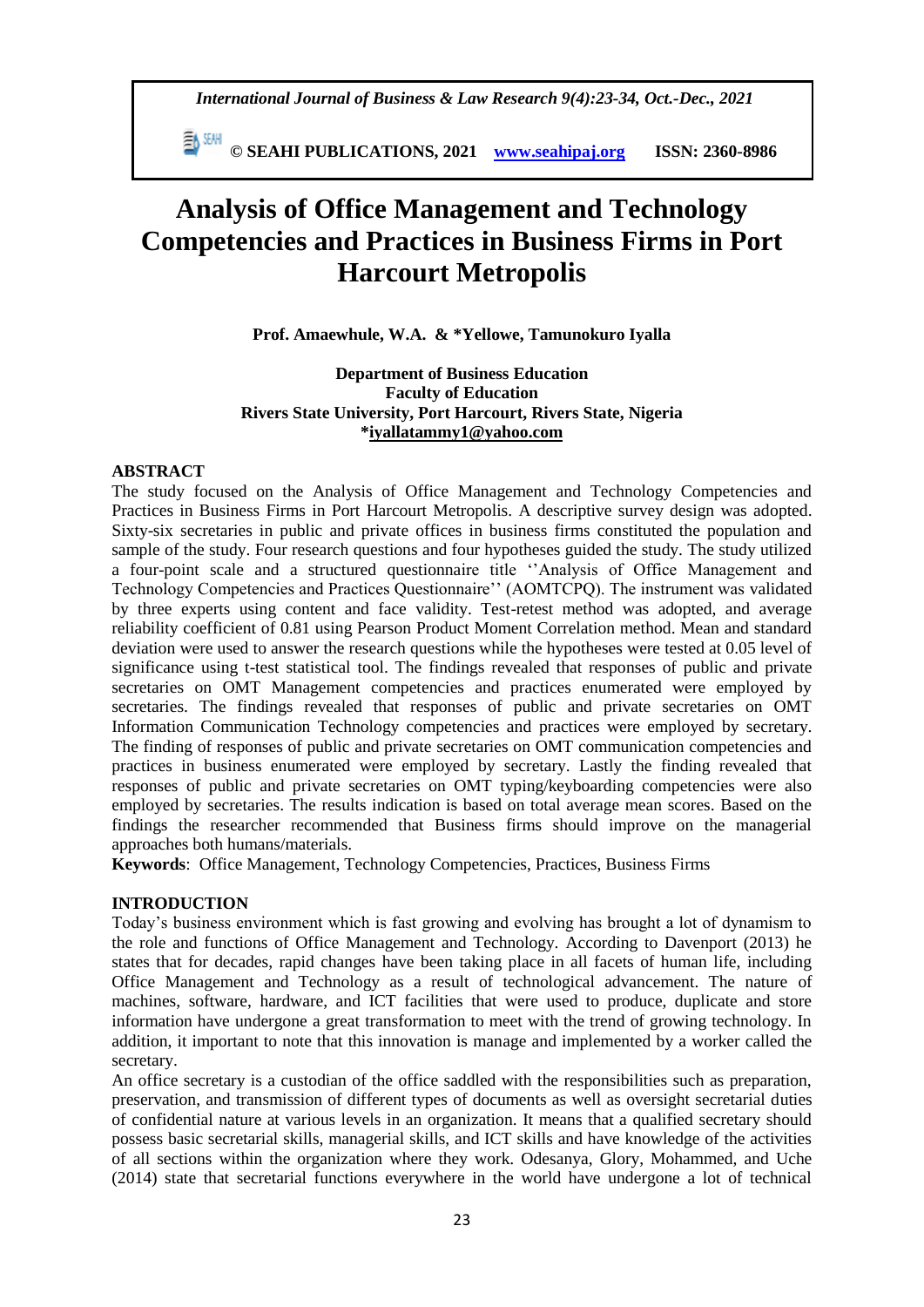changes as a result of modern equipment which gives the secretary the opportunity to increase secretarial efficiency.

Azih (2013) states that in reprography and stencil duplication have been replaced by computer print outs and xeroxing systems. He argued that horizontal suspension and other systems are now replaced by compact disc run on data base computer systems in the area of micrograph and telecommunication. For example, telephones have gone digital including teleconferencing, internet, email, facsimile, and telecommunication equipment are now used. Therefore, hardly any modern business organization that operates without the use of one form of modern office technology gadgets under the auspices of the secretary.

Furthermore, in the light of the ubiquitous nature of modern technology secretaries ought to have the competencies to perform effectively in their place of work. This is important because OMT secretaries need to versatile office staff needed in every department be it public or private to assist executive in carrying out their responsibilities. According to Mumuni and Sam (2014) they buttressed that secretary is pivotal to any efficient and dynamic organizations, and their effective performance depend upon the office equipment, knowledge, skills, and professionalism. Similarly, the success of any organization relies much on the secretary whose role is supportive but critical to the success of any organization. According to International Association of Administrative Professionals as cited by Gambari (2013) describe secretary as an executive assistant who has mastery of office skills who demonstrates the ability to assume responsibility without direct supervision, one who exercises initiative, judgement, and makes decisions within the scope of assigned responsibilities. Because OMT functions requires a large amount of initiative, high level resourcefulness, competencies to succeed, and thus, an efficient OMT secretary operates with better combination of modern office competencies with the aim of delivering the appropriate level of services at quality level expected by any business firm.

Modern office competencies are those capacities and abilities required for maximum utilization of innovative office technologies. However, competencies refer to the skills, behaviour, and knowledge acquired and manifested by people. According to OECD (2009) describe competency as a bundle of skills, which is derive from combination of knowledge and personal treats. Similarly, Anne (2012) argued that competency in modern office requires a combination skill, attributes, and behaviours that are directly related to successful performance on any job. These competencies provide a sound basic for consistent and objective performance standards about what is needed and expected in an organization in terms of human relations, management competencies, communication competencies, secretarial competencies, and ICT competencies (Cornachione, 2012).

### **Office Practices and Procedures**

Office today is very different from what it used to be few years back. Having been changed dramatically by technological innovation. Office Management and Technology provides secretaries with essential knowledge of the nature and scope of equipment and procedures used in most modern offices. Similarly, office work is concerned with collecting, processing, and supplying information to business administrators or support staff who need it for decision making.

|                                        | ັ                             |  |
|----------------------------------------|-------------------------------|--|
| <b>Common Office Procedure</b>         | <b>Major Office Procedure</b> |  |
| Mailing service/ Library               | - Planning                    |  |
| Typing and duplication/ Estate service | - Staffing                    |  |
| Stenography service/ Security service  | - Coordinating                |  |
| Filling service/ Health service        | - Controlling                 |  |
| Stationery and supplies service        | -Organizing                   |  |
| Communication service                  |                               |  |
| Public relation service                |                               |  |
| Maintenance service                    |                               |  |

# **Some Modern Office procedure**

- **The Cloud:** This is a process where files, project management data, information, and document are all stored in a system called cloud for possible backup.
- **Automating Office Task**: This is a process in the office where data move from system to system without humans but artificial intelligent.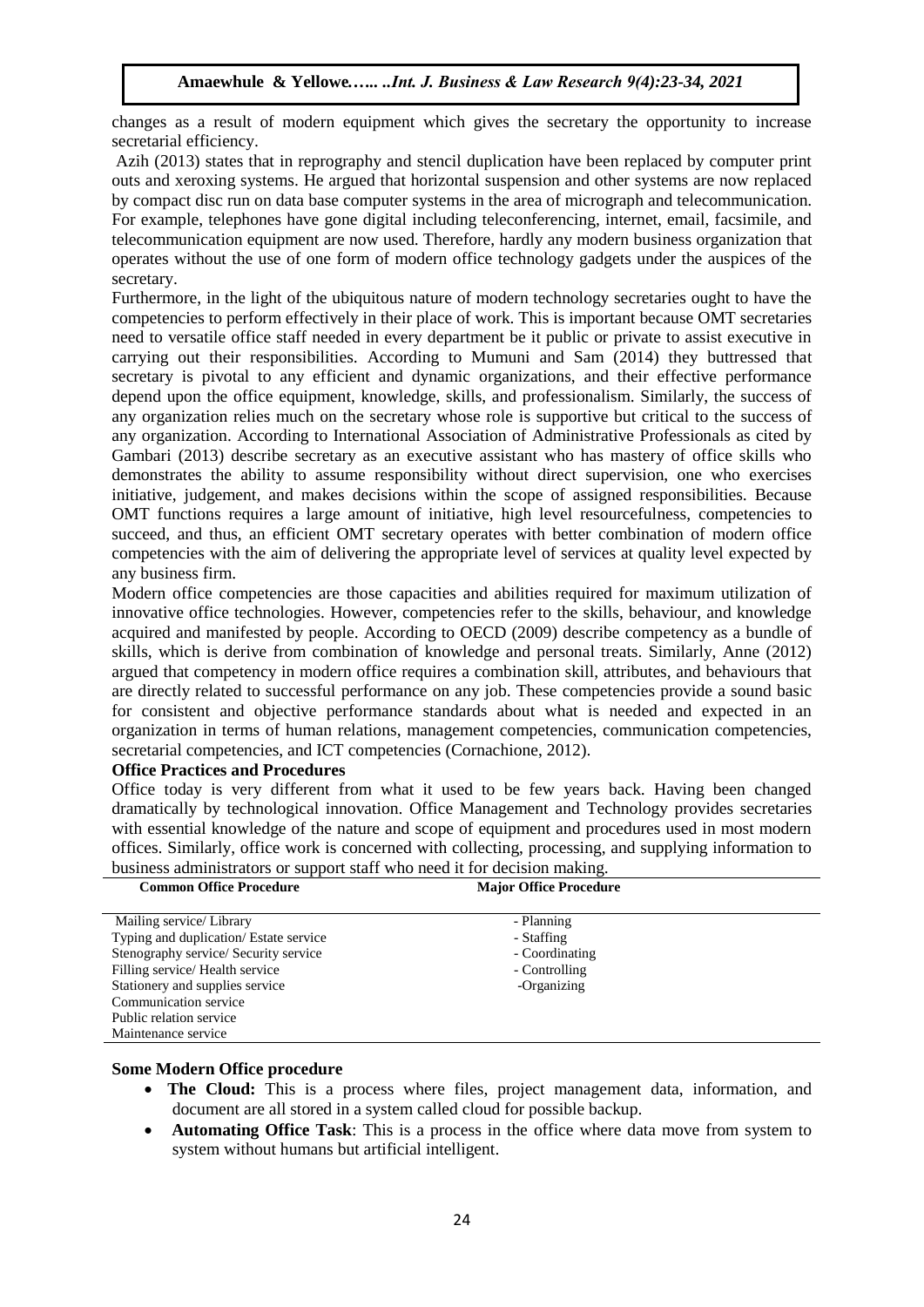- **Office Management Software:** This is simply the way or method to manage front-office and back-office.
- **Computer Aided Facility Management:** This software helps businesses manage their space allocation, maximize the use of facilities, and improve facilities planning and maintenance.
- **Activity Based Working:** In the traditional office set-ups, workers are assigned specific desks or workplaces. But in an activity-based office, employees choose from a variety of workspaces that are tailored for specific tasks, like collaboration, research, or socializing. While activity-based working may not be for everyone, it can improve efficiency and increase worker satisfaction for many companies.
- **Bring Your Own Device:** This is on the rise because companies are becoming less afraid of employees using their own devices at work and starting to embrace the flexibility.

# **Concept of Management Competencies**

Frederick Tailor developed the scientific management theory around 1940 which espoused this careful specification and measurement of all organizational tasks. He stated that tasks were standardized as much as possible. Workers were rewarded and punished. He buttressed that this approach appeared to work well for organizations with assembly lines and other mechanistic, routinized activities. Going forward, Weber in 1950 improve on the scientific management theory with his bureaucratic theory. Max Weber focused on dividing organizations into hierarchies, establishing strong lines of authority and control. Weber suggested that organizations should develop comprehensive and detailed standard operating procedures for all routinized tasks. Therefore, management as one of the branches of Office Management and Technology such as control, directing, organizing, planning, and staffing etc. These management tools are utilized for the day to day office activities and problem solving for growth and business sustainability. For utilization of these tools there must be availability of these skills. Secretaries of OMT are expected to acquire these management competencies to provide executive support services to all other sector in the organization, since office management is concerned with the application of the principles and practices. Management competencies focused on the ability to identify issues and practices that generate range of solutions and action with benefits, cost, and risks that are connected. These competencies would enhance the abilities of OMT secretary to effectively and efficiently discharge their duties and responsibilities in modern office, to meet the challenges of modern time.

## **Concept of ICT Competencies**

The world of technology is blistering fast, ready to adopt change in a fast pace like never before, this pace might not be comfortable but it is a necessity. It has brought different technologies in one paragraph that all must embraced. Secretaries of OMT is require to have the needed skills to operate modern office technological gadgets such as smartphones, faster windows operating systems, laptops, and tablets combined are being used by many secretaries who acquire OMT skills and are helpful in terms of making their work very flexible and easy. Hritzuk and Jones (2014) opined that we live in an era of tablets, phones, and computers, that ICT have become an enabler for greater convenience. Secretaries of OMT who acquire ICT skills can access software programs, like word processing and others in writing and editing letters and reports on their own. And also, data management programs that help OMT secretaries to work with long lists of data and spread sheets every day on their gadgets, thus, making secretary to work as smart as possible. It is important to note that OMT secretaries who have the ICT skills operate any time of day, because some of the tools extend working time. They can do business tasks at their homes, and can reply mails whenever they want to. These activities in turn can increase man hour and also increase productivity and profitability. In addition, Christensen (2013) observed that the magnitude and speed at which technology has advanced and changed in management practice over the past years have been stunning. And it is expected that secretary acquire the needed technology and upgrade their skills constantly to make a difference, he stated that there is no reason to believe that the current rate of change will slow down. Dion (2012) further state that new technology advancement is reshaping business industries to industries where every business will need technology to compete successfully.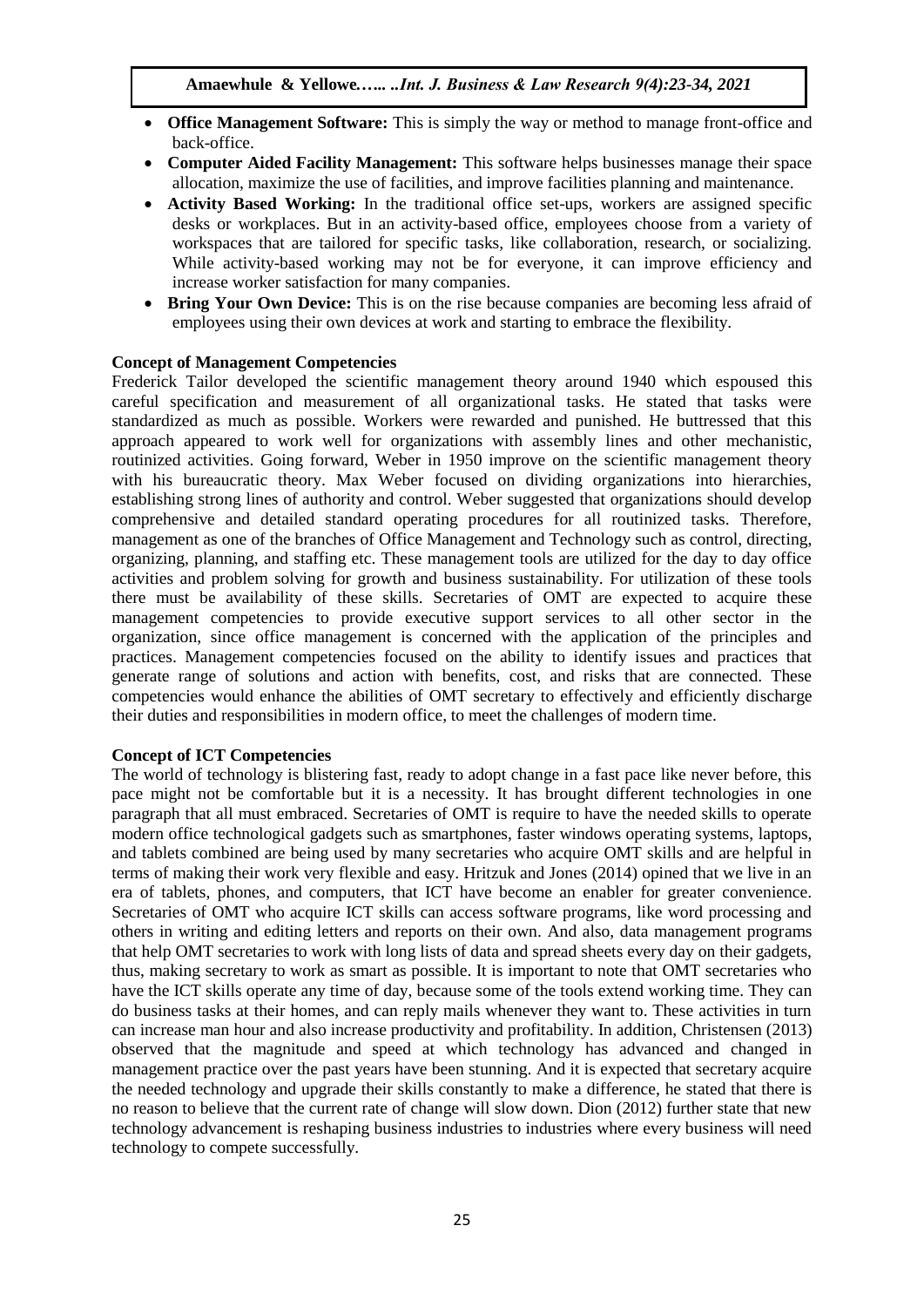## **Concept of Communication Competencies**

Communication competencies in 21<sup>st</sup> century include written, verbal and nonverbal communication and human relation functions passed through communication processes. OMT Secretary are supposed to acquire this communication competency that incorporates oral and written communication as well as interpersonal communication skills for maintaining production work relationships. As stated by Allen (para 2, n.d) that "competency is a bridge of meaning; that consist of a systematic and continuous telling, listening, and understanding''. However, it is important to note that the success of an organization depends upon how extensively and intensively communication being carried out by it. Because it is a tool of management that helps people meet and work together and that the primary function of an office is communicating internally and externally. It's a vital tool in which as stated by Ikelegbe, (2016) that communication play an important role in developing and transforming the economy, and also strengthened government and private sector collaboration for the attainment of sustainable national development through increase in the capability, flexibility, and efficiency of communication.

Furthermore, communications competencies involve visiting, talking, writing business letters, telephoning, arranging for meetings, and others. Secretaries of OMT are expected to acquire good command of English language, possess listening ability, possess intelligent perception, and competent to make intelligent interpretations, communication competencies also involve the use of body language, possession of friendly voice, and ability to make intelligent selection of communication channels.

# **Typing and Keyboarding Competencies**

The paradigm towards practical skills training and skills acquired is increasingly being reshaped to make it more attractive, efficient, and effective. Typing and Keyboarding are area where OMT secretary dominate. OMT secretary need to acquire typing and keyboarding skill to properly function among others, attend meetings, take minutes, and predetermine their accuracy for example 80 wpm typing speed etc. These OMT secretarial competencies are vital and major part of OMT especially in the day to day running of the office. Typing is a bimanual action which requires simultaneous coordination between hand and fingers and in which the right key  $(K, L)$ , and the left-hand key  $(A, S)$ . D), never interfere with each other because they are assigned to different parts of the keyboard (Cerni, & Job, 2016). According to Lubbe, Monteith and Mentz (2006) they stated that keyboarding skills as a motor skill is defined as the ability to key in information into the memory of the computer with the minimum effort and energy use. While, touch typing is a typing system in which the individual's fingers are trained to hit particular keys (Weintraub, Gilmour-Grill & Weiss, 2010). Therefore, he/she is expected to be able to type without looking at the keyboard, and the fingers automatically press the keyboard keys without being forced. And also, secretaries of OMT typing speed and typing accuracy should be ten-finger typing speed, that is usually measured on two scales, namely CPM (Characters Per Minute) and WPM (Word Per Minute). CPM is the number of true words typed in one minute, while WPM is the number of standard words that are five letters typed in one minute. WPM can be obtained from CPM divided by five (Sulastri, 2014). Typing accuracy is measured by a percentage scale. An expert touch typist can easily achieve 50 wpm and even 80 wpm.

# **Concept Competencies**

According to Onojetah (2011) described competency as a skill regarded as functional ability applied in practical situations. It is the ability to systematically get things done with the required technological practical skills. Competency is an acquired knowledge, skills and attitude of the person. The term competency has a multiple denotation; it depends on the specific task to be performed by individuals under separate conditions. It is also considered as totality of experience, knowledge, skills, and attitude which are acquired during our life time for effective performance in task. Therefore, Competencies is a broad concept, it helps a person to perform better in practical form. It is the transformation of knowledge, skills, and attitudes for performance for a particular task successfully. Finally, it is helpful in distinguishing the superior performance from what is available.

### **Statement of Problem**

Development and innovations in technology have brought about tremendous changes in today's offices and business environment. These innovations demand greater responsibilities and improved performance on the part of OMT graduates in view of their vital roles in processing office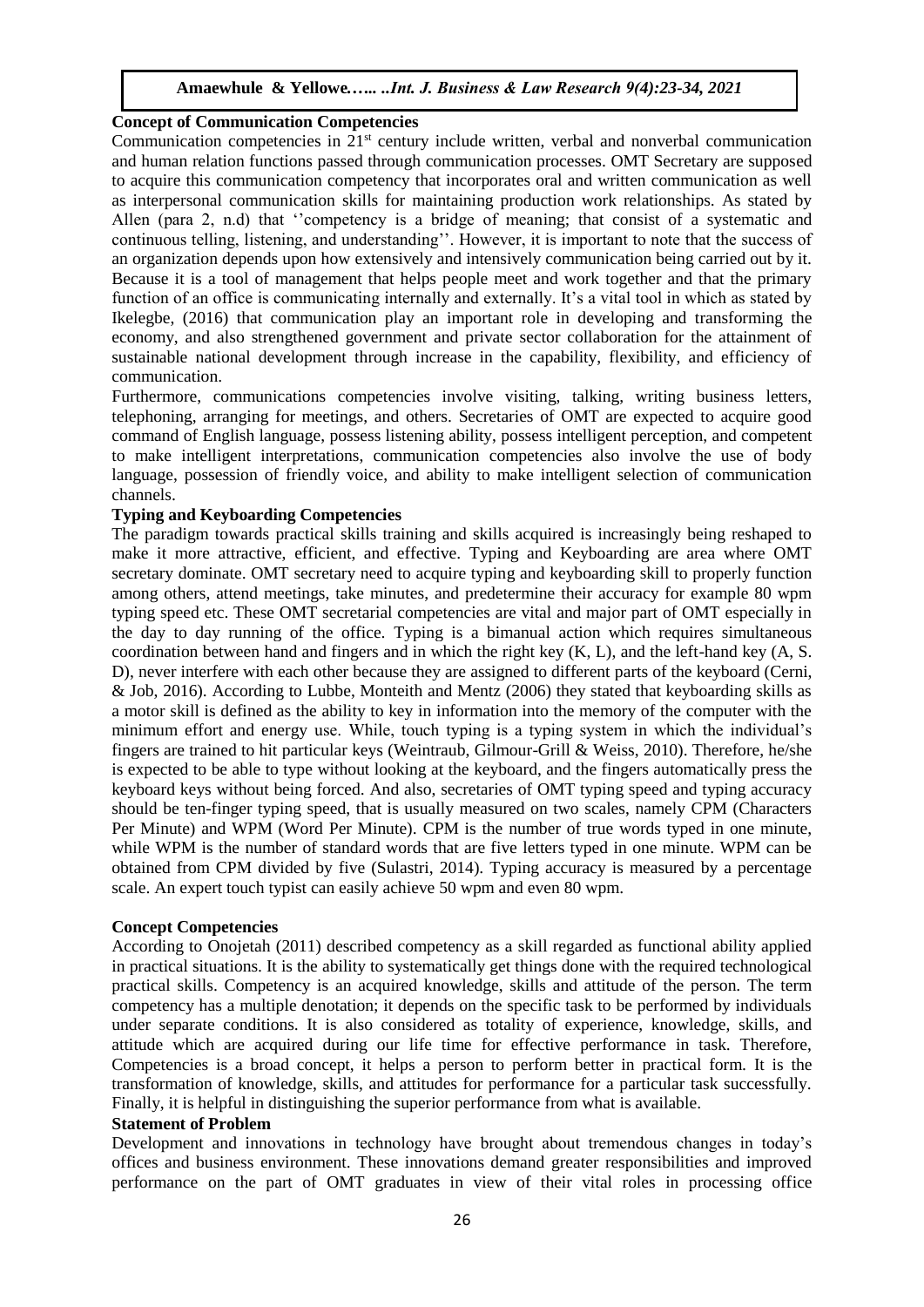information. This implies that today's secretaries who lack technological competencies, teaching competencies, communication competencies, short and long competencies and personal and material management competencies, typing/keyboarding to cope with the demands of office management and technology will become irrelevant or even unemployed as the case may be.

Unfortunately, Azih (2013) observed that the performances of some OMT graduates fall short of acceptable practices in modern office technologies. This suggests that they have not adequately acquired the competencies needed for effective use of modern office technologies during their training. Consequently, some functions that are supposed to be handled by OMT graduates are thus given to interlopers from other disciplines, hence, it is against this backdrop that the researcher carried out this study.

# **Purpose of the Study**

The context of the study was to analyze the office management and technology competencies and practices in business firms in Port Harcourt metropolis. Specifically, the study sought to:

- 1. Ascertain the OMT Management competencies and practices employed by secretaries in Business Firms in Port Harcourt metropolis.
- 2. Ascertain the OMT Information Communication Technology competencies and practices employed by secretaries in Business Firms in Port Harcourt metropolis.
- 3. Ascertain the OMT Communication competencies and practices employed by secretaries in Business Firms in Port Harcourt metropolis.
- 4. Ascertain the OMT Typing/Keyboarding competencies and practices employed by secretaries in Business Firms in Port Harcourt metropolis.

# **Research Questions**

- 1. What are OMT Management competencies and practices employed by secretaries in Business Firms in Port Harcourt metropolis?
- 2. What are the OMT Information and Communication Technology competencies and practices employed by secretaries in Business Firms in Port Harcourt metropolis?
- 3. What are the OMT Communication competencies and practices employed by secretaries in Business Firms Port Harcourt metropolis?
- 4. What are the OMT Typing/keyboarding competencies and practices employed by secretaries in Business Firms in Port Harcourt metropolis?

# **Hypotheses**

- 1. There is no significant difference in the mean rating of public and private Secretaries on OMT Management competencies and practices employed by secretaries in Business Firms in Port Harcourt metropolis.
- 2. There is no significant difference in the mean rating of public and private secretaries on OMT Information Communication Technology competencies and practices employed By secretaries in Business Firms in Port Harcourt metropolis.
- 3 There is no significant difference in the mean rating of public and private secretaries on OMT Communication competencies and practices employed by secretaries in Business Firms in Port Harcourt metropolis.
- 4 There is no significant different in the mean rating of public and private secretaries on OMT Typing/keyboarding competencies and practices employed by secretaries in Business Firms Port Harcourt metropolis.

# **METHODOLOGY**

The descriptive survey research design was adopted for the study. The design was appropriate because it enabled the study to describe the OMT competencies and practices regarding the subject matter. The population for the study comprised sixty-six (66) secretaries of public and private business firms in Port Harcourt metropolis.

# **Sample and Sampling Techniques**

The sample size for the study was sixty-six (66). The sample was drawn from the population using Snowball technique/Visual snowball technique. Snowball technique exist where existing subjects recruit future subjects from among their acquaintances (Goodman, 1961). While according to Fabiola and Ignasi (2012) Visual snowball method is applied where the population is hard to reach.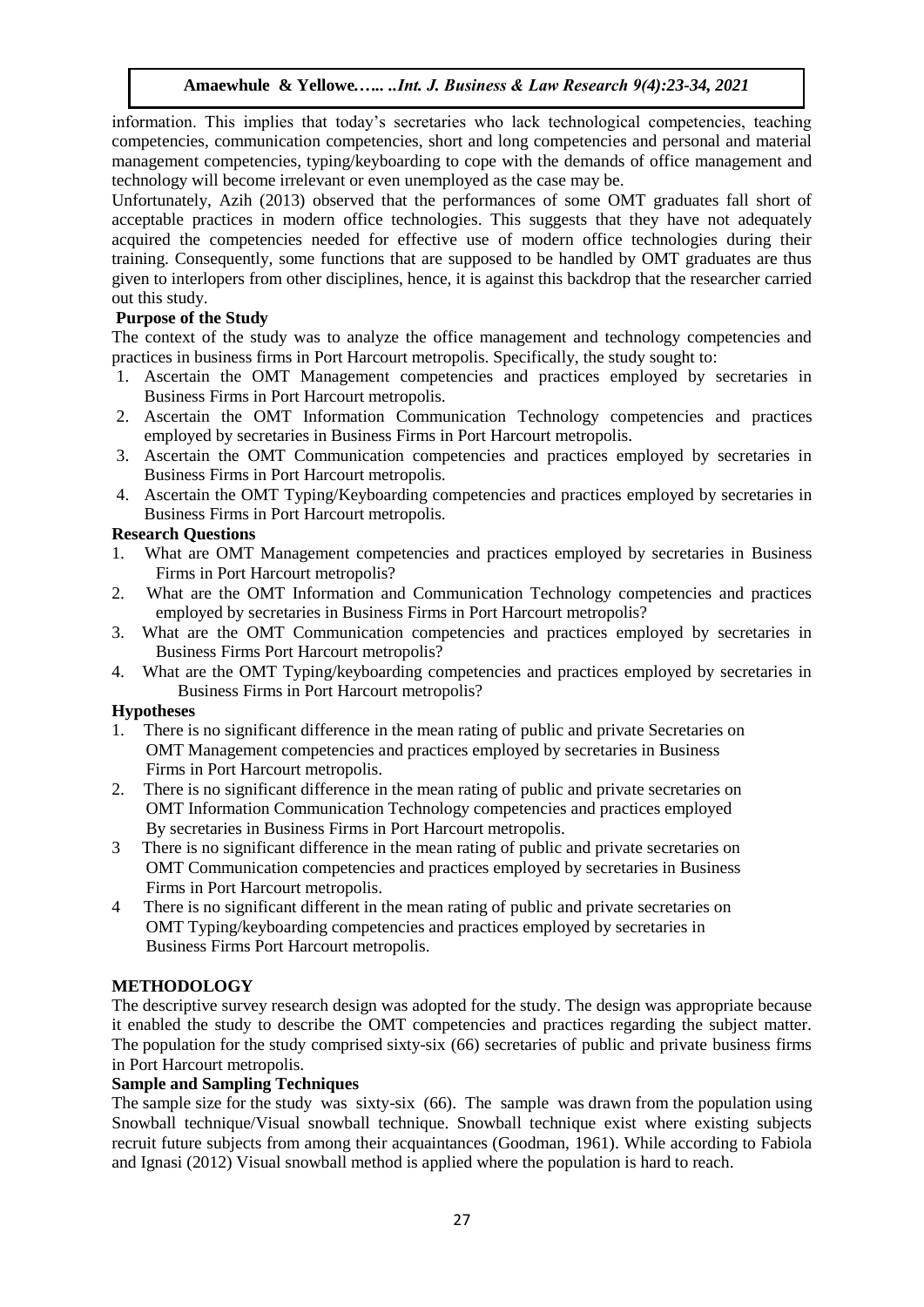| <b>Table of Population of Secretaries of firms</b> |                        |                                  |                              |  |  |  |  |  |
|----------------------------------------------------|------------------------|----------------------------------|------------------------------|--|--|--|--|--|
| S/N                                                | <b>Secretaries</b>     | <b>Population</b><br><b>Size</b> | <b>Sample</b><br><b>Size</b> |  |  |  |  |  |
|                                                    | Public business firms  | 36                               | 36                           |  |  |  |  |  |
|                                                    | Private business firms | 30                               | 30                           |  |  |  |  |  |
|                                                    | <b>Total</b>           | 66                               | 66                           |  |  |  |  |  |
|                                                    | _______<br>- - - -     |                                  |                              |  |  |  |  |  |

*Source: Field Survey2021*.

The instrument used for data collection was structured questionnaire titled ''Analysis Office Management and Technology Competencies and Practices Questionnaire'' (AOMTCPQ). The instrument adopted four-point rating scale weighted as ''Strongly Agree'' (SA) 4- points, ''Agree'' (A) -3 points, ''Disagree'' (DS) -2, and '' Strongly Disagree'' (SD) -1. Three experts did the content and face validation, test-retest method was adopted and Pearson Product Moment Correlation method was used to establish the reliability of the items and a reliability average coefficient of 0.81 was obtained. The instrument provided response for four research questions with 40 items: Items 1-10 for research question one, items 11-20 for research question two, items 21-30 for research question three, and items 31-40 for research question four. The researcher administered 66 copies of questionnaire retrieved a total of 66 copies were used for the analysis representing 100 percent of the total number distributed. The data were analyzed using mean and standard deviation for the research questions while t-test was used to test the hypotheses. The decision rule is a mean score of 2.50 and above was deemed to be significant. While the rule for the hypotheses was that any hypothesis with t-critical table value of 1.96 and below is significant.

# **RESULTS**

## **Research Question 1**

*What are the OMT Management competencies and practices employed by Secretaries in Business Firms in Port Harcourt metropolis?*

|          | Secretaries in Business Firms in Fort Harcourt metropolis |                   |           |                     |           |                 |  |  |  |  |
|----------|-----------------------------------------------------------|-------------------|-----------|---------------------|-----------|-----------------|--|--|--|--|
| S/N      | <b>Statements</b>                                         | <b>Pubic Sec.</b> |           | <b>Private Sec.</b> |           |                 |  |  |  |  |
|          |                                                           | $(N=36)$          |           | $(N=30)$            |           |                 |  |  |  |  |
|          |                                                           | <b>Mean</b>       | <b>SD</b> | <b>Mean</b>         | <b>SD</b> | <b>Decision</b> |  |  |  |  |
| 1.       | Secretaries possess managerial skills for                 |                   |           |                     |           |                 |  |  |  |  |
|          | resolution.                                               | 2.90              | 0.63      | 2.73                | 0.87      | A               |  |  |  |  |
| 2.       | Show professional competencies.                           | 2.80              | 0.70      | 2.90                | 0.85      | A               |  |  |  |  |
| 3.       | Develops positive customers relations.                    | 2.78              | 0.80      | 2.70                | 0.82      | A               |  |  |  |  |
| 4.       | positive<br>relationships<br>with<br>Show<br>employees.   | 2.78              | 0.70      | 2.80                | 0.80      | A               |  |  |  |  |
| 5.       | Possess needed leadership qualities for<br>firms' goals.  | 2.95              | 0.90      | 2.60                | 0.85      | A               |  |  |  |  |
| 6.       | Maintain professional and<br>ethical<br>standard.         | 2.85              | 0.80      | 2.80                | 0.98      | $\mathbf{A}$    |  |  |  |  |
| 7.       | Motivate employees to achieve desired                     |                   |           |                     |           |                 |  |  |  |  |
|          | performance.                                              | 2.89              | 0.80      | 2.90                | 0.96      | A               |  |  |  |  |
| 8.<br>9. | Identify operational problems.                            | 2.80              | 0.74      | 2.78                | 0.94      | A               |  |  |  |  |
|          | Communicate effectively both orally<br>and writing.       | 2.90              | 0.73      | 2.79                | 0.91      | A               |  |  |  |  |
| 10.      | Possess interactive skills.                               | 2.98              | 0.83      | 2.94                | 0.93      | $\mathbf{A}$    |  |  |  |  |
|          |                                                           |                   |           |                     |           |                 |  |  |  |  |
|          | <b>Total mean/SD</b>                                      | 25.83             | 7.33      | 25.21               | 8.16      |                 |  |  |  |  |
|          | Grand mean/SD                                             | 2.583             | 0.73      | 2.521               | 0.81      | 1.661           |  |  |  |  |
|          | $S_{\text{current}}$ $E: M_{\text{model}}$ 0001           |                   |           |                     |           |                 |  |  |  |  |

**Table 1: Mean Ratings on the OMT Management competencies and practices employed by Secretaries in Business Firms in Port Harcourt metropolis**

*Source: Fieldwork, 2021.*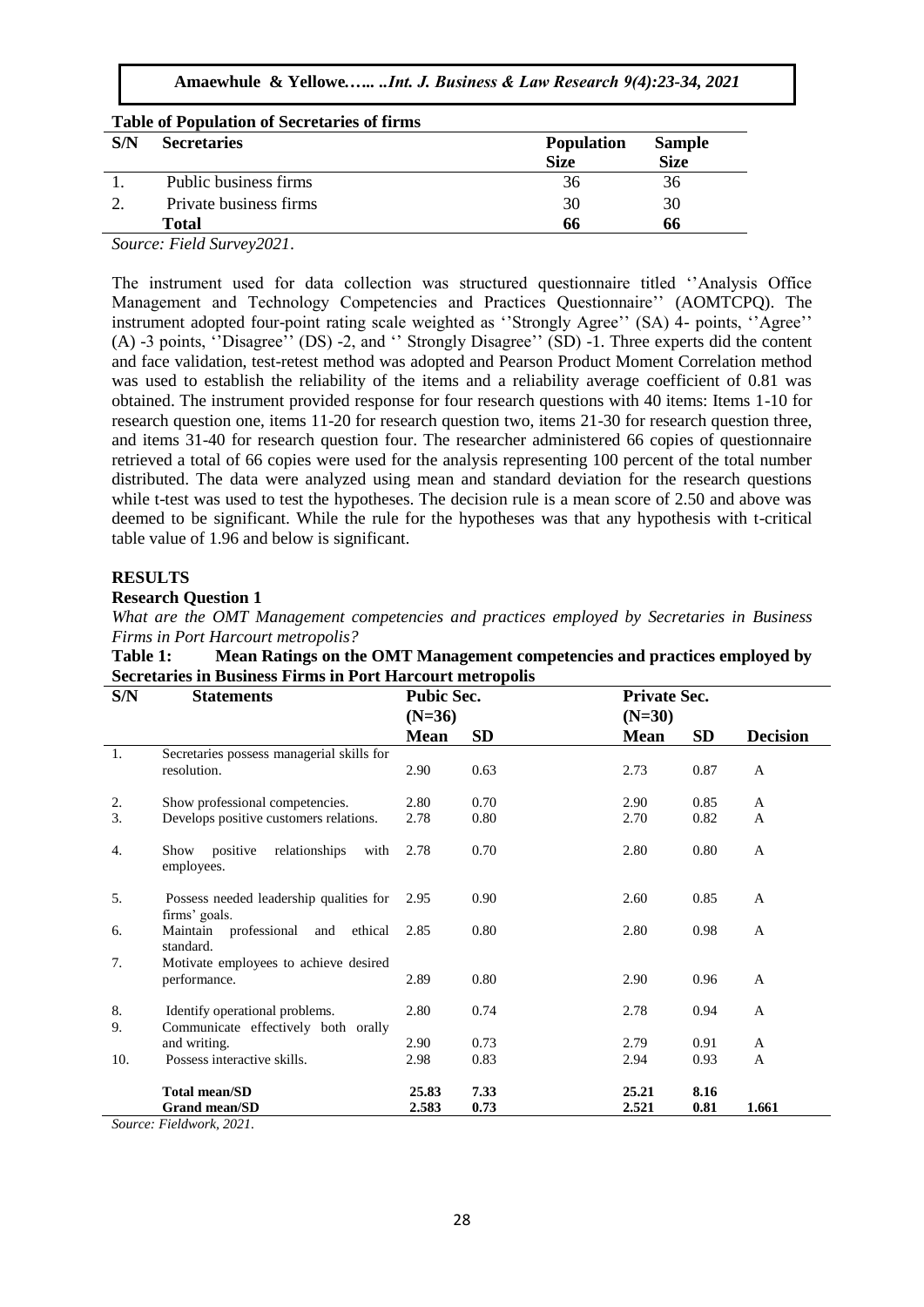Table 1: shows that all items regarding OMT management competencies and practices employed by secretaries in business firms in Port Harcourt metropolis are all in agreement as indicated by their mean which are above 2.50. This implies that secretaries unanimously agreed with all the items listed as management competencies as tool employed by secretaries.

## **Research Question 2**

*What are the OMT Information and Communication Technology competencies and practices employed by Secretaries in Business Firms in Port Harcourt metropolis?*

# **Table 2: Mean Ratings on the OMT Information and Communication Technology Competencies and practices employed by Secretaries in Business Firms in Port Harcourt metropolis**

| <b>Statements</b>                                  |                                                                                        |            | <b>Private Sec.</b>                    |                      |                                  |  |
|----------------------------------------------------|----------------------------------------------------------------------------------------|------------|----------------------------------------|----------------------|----------------------------------|--|
|                                                    |                                                                                        |            |                                        |                      |                                  |  |
|                                                    | <b>Mean</b>                                                                            | <b>SD</b>  | <b>Mean</b>                            | <b>SD</b>            | <b>Decision</b>                  |  |
| navigate<br>L<br>and<br>can<br>access<br>internet. | 2.61                                                                                   | 0.64       | 2.91                                   | 0.72                 | $\mathsf{A}$                     |  |
| I can use copiers.                                 | 3.01                                                                                   | 0.74       | 3.04                                   | 0.81                 | $\mathbf{A}$                     |  |
| Ability to use excel package.                      | 2.90                                                                                   | 0.70       | 3.02                                   | 0.79                 | $\mathbf{A}$                     |  |
| To store document in flash/CD.                     | 3.03                                                                                   | 0.76       |                                        |                      |                                  |  |
| I can scan and send document.                      | 2.93                                                                                   | 0.71       |                                        |                      | $\mathbf{A}$                     |  |
|                                                    |                                                                                        |            |                                        |                      | $\mathbf{A}$                     |  |
|                                                    |                                                                                        |            |                                        |                      |                                  |  |
| power point.                                       | 2.90                                                                                   | 0.74       | 3.17                                   | 0.77                 | $\mathbf{A}$                     |  |
| and design.                                        | 2.89                                                                                   | 0.73       | 3.10                                   | 0.76                 | $\mathbf{A}$                     |  |
| I can use hyperlinks to track site.                | 2.89                                                                                   | 0.73       | 2.90                                   | 0.74                 | $\overline{A}$                   |  |
| I use design layout.                               | 3.13                                                                                   | 0.75       | 3.16                                   | 0.72                 | A                                |  |
| Send mail and receive mail.                        | 3.12                                                                                   | 0.73       | 3.10                                   | 0.71                 | A                                |  |
|                                                    |                                                                                        |            |                                        |                      |                                  |  |
| <b>Grand mean/SD</b>                               | 2.941                                                                                  | 0.072<br>3 | 3.05                                   | 0.75<br>8            | 1.71                             |  |
|                                                    | I can prepare slide show using<br>I have knowledge of graphics<br><b>Total mean/SD</b> | 29.41      | <b>Public Sec.</b><br>$(N=36)$<br>7.23 | 3.00<br>3.10<br>30.5 | $(N=30)$<br>0.78<br>0.78<br>7.58 |  |

*Source: Fieldwork, 2021.*

Table 2 shows that all items regarding OMT Information and Communication Technology competencies and practices employed by secretaries in business firms in Port Harcourt metropolis are all in agreement as indicated by their mean which are above 2.50. This implies that secretaries unanimously agreed with all the items listed as ICT competencies as tool and practices employed by secretaries.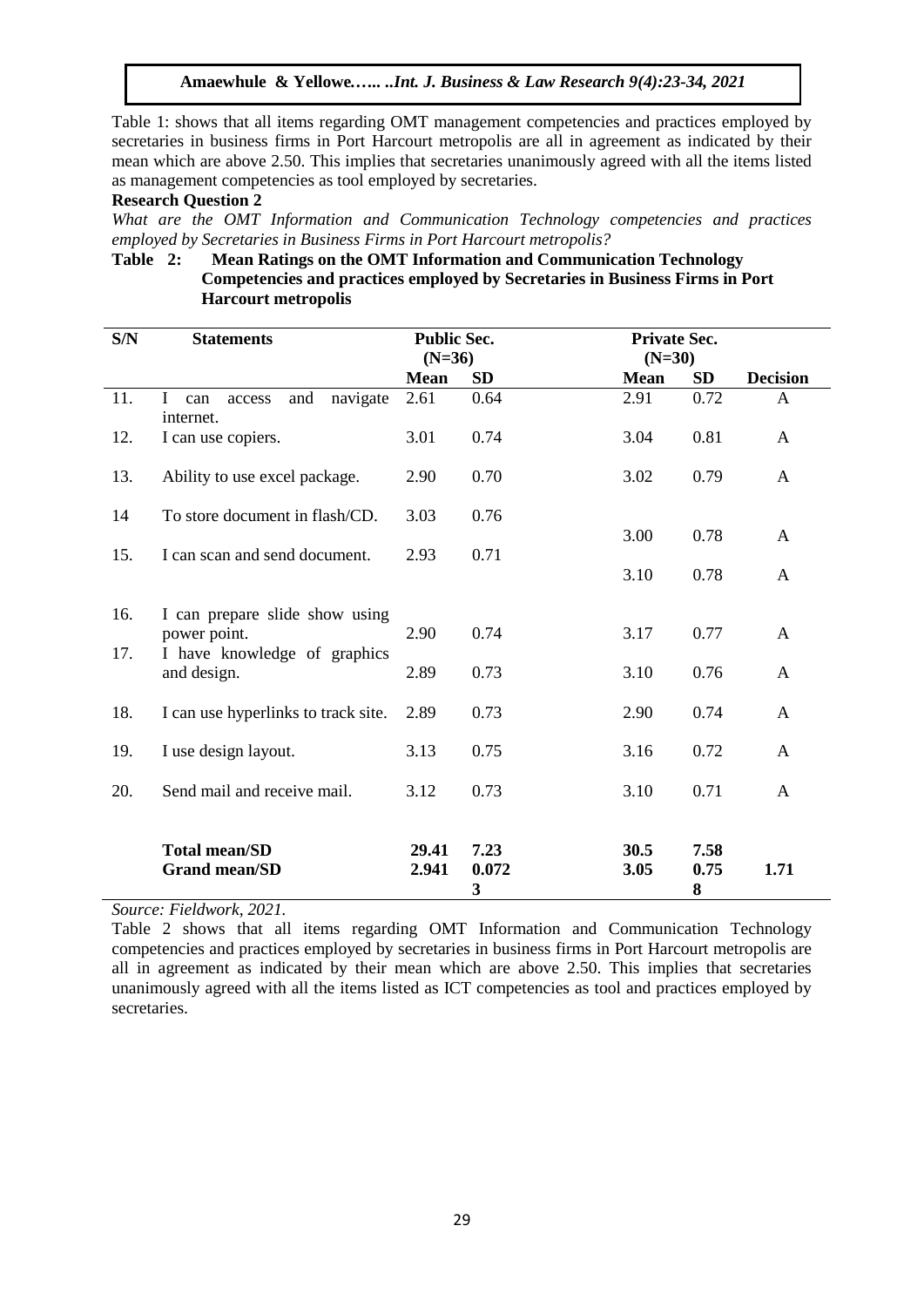## **Research Question 3**

*What are the OMT Communication competencies and practices employed by Secretaries in Business Firms Port Harcourt metropolis?*

**Table 3: Mean Ratings on the OMT Communication competencies and practices employed by Secretaries in Business Firms in Port Harcourt metropolis.** 

| S/N | <b>Statements</b>                                       | <b>Public Sec.</b><br>$(N=36)$ |               | <b>Private Sec.</b><br>$(N=30)$ |                   |                 |
|-----|---------------------------------------------------------|--------------------------------|---------------|---------------------------------|-------------------|-----------------|
|     |                                                         | <b>Mean</b>                    | <b>SD</b>     | <b>Mean</b>                     | <b>SD</b>         | <b>Decision</b> |
| 21. | Ability to build trust.                                 | 3.21                           | 0.74          | 3.11                            | 0.72              | A               |
| 22. | Help in terms of understanding<br>situations.           | 3.00                           | 0.84          | 3.14                            | 0.71              | $\mathbf{A}$    |
| 23. | Help improve respect in the 2.90<br>office environment. |                                | 0.75          | 3.00                            | 0.89              | A               |
| 24  | Create conditions for creative                          | 3.00                           | 0.73          | 3.00                            | 0.98              | A               |
|     | ideas.                                                  | 3.10                           | 0.71          | 3.30                            | 0.88              | A               |
| 25. | Communication<br>boost<br>productivity.                 |                                |               |                                 |                   |                 |
| 26  | It helps improve professional                           | 2.50                           | 0.64          | 3.17                            | 0.77              | A               |
|     | life.                                                   | 2.79                           | 0.73          | 3.10                            | 0.86              |                 |
| 27. | Help<br>in<br>making<br>rational<br>decisions.          | 2.89                           | 0.86          | 2.90                            | 0.83              | $\mathsf{A}$    |
|     |                                                         |                                |               |                                 |                   | A               |
| 28. | Build strong business relation.                         | 3.13                           | 0.75          | 3.16                            | 0.82              | A               |
| 29. | Help in top/bottom relationship<br>in work place.       | 3.12                           | 0.73          | 3.10                            | 0.81              | A               |
| 30. | Better control.                                         |                                |               |                                 |                   |                 |
|     | <b>Total mean/SD</b><br><b>Grand mean/SD</b>            | 29.65<br>2.964                 | 7.48<br>0.748 | 30.98<br>3.098                  | 8.27<br>0.82<br>7 | 1.91            |

*Source: Fieldwork, 2021.*

Table 3 shows that all items regarding OMT Communication competencies and practices employed by secretaries in business firms in Port Harcourt metropolis are all in agreement as indicated by their mean which are above 2.50. This implies that secretaries unanimously agreed with all the items listed as communication competencies as tool employed by secretaries.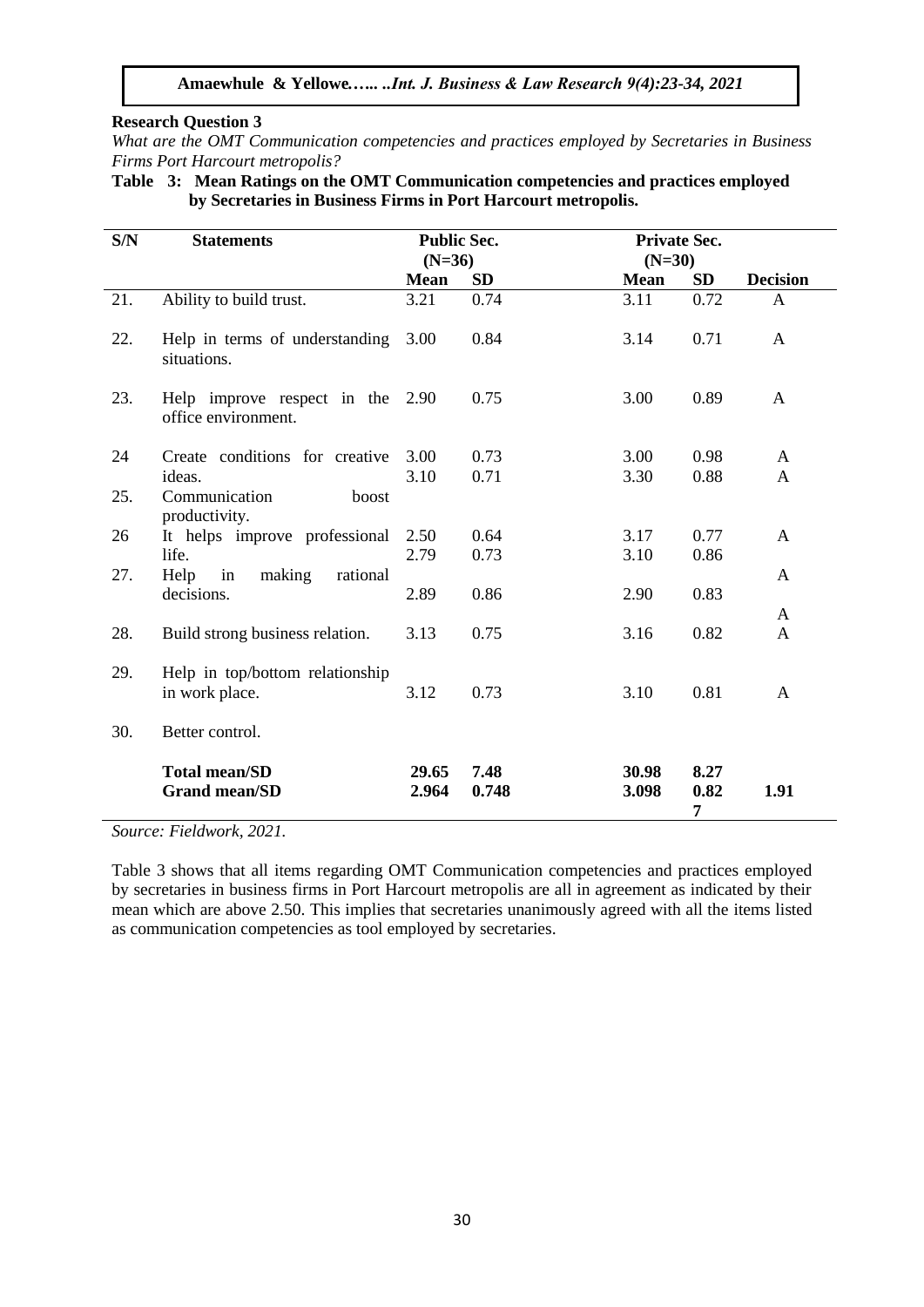#### **Research Question 4**

*What are the OMT Typing/Keyboarding competencies and practices employed by Secretaries in Business Firms in Port Harcourt metropolis?* 

**Table: 4 Mean Ratings on the OMT Typing/Keyboarding competencies and Practices employed by Secretaries in Business Firms in Port Harcourt metropolis.**

| S/N        | <b>Statements</b>                                                                            | <b>Public Sec.</b><br>$(N=36)$ |               | <b>Private Sec.</b><br>$(N=30)$ |                   |                 |
|------------|----------------------------------------------------------------------------------------------|--------------------------------|---------------|---------------------------------|-------------------|-----------------|
|            |                                                                                              | <b>Mean</b>                    | <b>SD</b>     | <b>Mean</b>                     | <b>SD</b>         | <b>Decision</b> |
| 31.        | Ability to demonstrate correct<br>posture.                                                   | 2.50                           | 0.64          | 2.61                            | 0.62              | A               |
| 32.        | I apply hand and arm position.                                                               | 3.00                           | 0.74          | 2.74                            | 0.61              | A               |
| 33.        | Key at a predetermined level of<br>accuracy.                                                 | 2.90                           | 0.70          | 3.01                            | 0.77              | A               |
| 34.<br>35. | file<br>filter<br>L<br>can<br>alphabetically/numerically.<br>I can transcribe 70-80 wpm with | 3.01                           | 0.73          | 3.07                            | 0.78              | A               |
|            | 95% accuracy.                                                                                | 1.10                           | 0.21          | 1.04                            | 0.14              | <b>SD</b>       |
| 36.        | I possess audio typing skills.                                                               | 1.50                           | 0.64          | 1.17                            | 0.87              | <b>SD</b>       |
| 37.        | I am quick in data entry during<br>meetings.                                                 | 2.69                           | 0.63          | 3.10                            | 0.76              | A               |
| 38.<br>39. | Key at a predetermined level of<br>speed.<br>Apply touch numerical/symbolic<br>skills.       | 2.89                           | 0.69          | 2.90                            | 0.83              | $\mathbf{A}$    |
|            | I apply ergonomic standard of                                                                | 3.03                           | 0.75          | 3.16                            | 0.92              | $\mathbf{A}$    |
| 40.        | keyboarding.                                                                                 |                                | 0.83          | 3.15                            | 0.91              | $\mathbf{A}$    |
|            | <b>Total mean/SD</b><br><b>Grand mean/SD</b>                                                 | 25.73<br>2.573                 | 6.56<br>0.656 | 25.95<br>2.595                  | 7.21<br>0.72<br>1 | 1.64            |

*Source: Fieldwork, 2021.*

Table 4 shows that the items regarding OMT Typing/Keyboarding competencies and practices employed by secretaries in business firms in Port Harcourt metropolis are in agreement with mean ratings of items 1,2,3,4,7,8,9, and 10 with mean ratings above 2.50. But strongly disagreed in mean ratings of 5,6, which are below 2.50 respectively. With grand mean of 2.59 and standard deviation 0.69, this implies that on the average the respondents agreed with the items listed as typing/keyboarding competencies as tool employed by secretaries.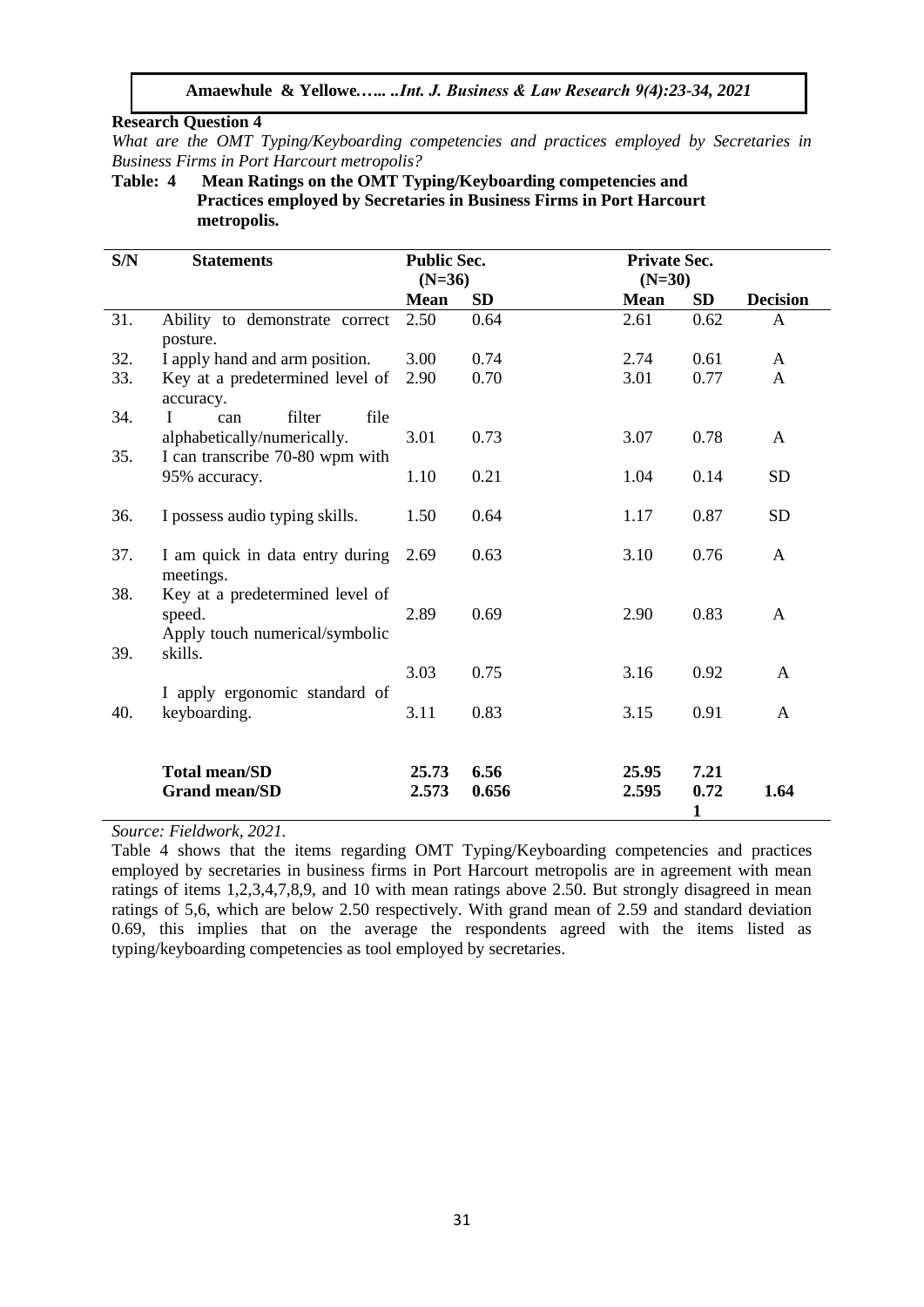## **Hypotheses 1**

There is no significant difference in the mean rating of public and private Secretaries on the OMT Management competencies and practices employed in Business Firms in Port Harcourt metropolis.

**Table 5: t-test result of the difference in mean rating on public and private Secretaries on the OMT Management competencies and practices employed in Business Firms in Port Harcourt metropolis**

| <b>Secretaries</b> | N  | Mean SD |     | Df | L/Sign | z-Cal. | $Z-$<br>Crit. | <b>Remark</b> |
|--------------------|----|---------|-----|----|--------|--------|---------------|---------------|
| Public<br>Firms.   | 36 | 2.583   | .73 |    |        |        |               |               |
|                    | 30 | 2.521   | .81 | 64 | 0.05   | .339   | 1.96          | Accepted      |
| Private<br>Firms.  |    |         |     |    |        |        |               |               |

*Source: fieldwork, 2021.*

The data in Table 5 shows that t-calculated value of .339 is less than the t-critical of 1.96 at 0.05 level of significance and degree of 64. Thus, the null hypothesis was accepted. Meaning that the responses of public and private secretaries on the OMT Management competencies and practices employed in business firms did not differ significantly.

## **Hypotheses 2**

There is no significant difference in the mean rating of public and private Secretaries on the OMT Information Communication Technology competencies and practices in Business Firms in Port Harcourt metropolis.

|                                           | Table 6: t-test result of the difference in mean rating on public and private Secretaries on the |  |  |  |
|-------------------------------------------|--------------------------------------------------------------------------------------------------|--|--|--|
|                                           | OMT the Information Communication Technology competencies and practices in Business              |  |  |  |
| <b>Firms in Port Harcourt metropolis.</b> |                                                                                                  |  |  |  |

| <b>Secretaries</b> | $\mathbf N$ | Mean SD |      | Df | L/Sign | t- Cal. |      | t-Crit. Remark |
|--------------------|-------------|---------|------|----|--------|---------|------|----------------|
| Public<br>Firms.   | 36          | 2.941   | .72  |    |        |         |      |                |
| Private<br>Firms.  | 30          | 3.05    | .758 | 64 | 0.05   | $-33.7$ | 1.96 | Accepted       |

## *Source fieldwork, 2021.*

The data in Table 6 shows that t-calculated value of -337 is less than the t-critical of 1.96 at 0.05 level of significance and degree of 64. Thus, the null hypothesis was accepted. It means that the responses of public and private secretaries on the OMT Information Communication Technology competencies and practices employed in business firms did not differ significantly.

## **Hypothesis 3**

There is no significant difference in the mean rating of public and private Secretaries on the OMT Communication competencies and practices employed in Business Firms in Port Harcourt metropolis. **Table:7 t-test result of the difference in mean rating on public and private Secretaries**

| <b>Table:</b> The result of the difference in mean rating on public and private secretaries |
|---------------------------------------------------------------------------------------------|
| on the OMT Communication competencies and practices employed in Business                    |
| <b>Firms in Port Harcourt metropolis.</b>                                                   |

|                   |    | THINS IN I OIT HAT COULT MITH OPONS. |     |    |        |              |                |
|-------------------|----|--------------------------------------|-----|----|--------|--------------|----------------|
| Secretaries N     |    | Mean SD                              |     | Df | L/Sign | t-           | t-Crit. Remark |
|                   |    |                                      |     |    |        | Cal.         |                |
| Public<br>Firms.  | 36 | 2.95                                 | .75 |    |        |              |                |
| Private<br>Firms. | 30 | 3.01                                 | .39 | 64 | 0.05   | $-7.16$ 1.96 | Accepted       |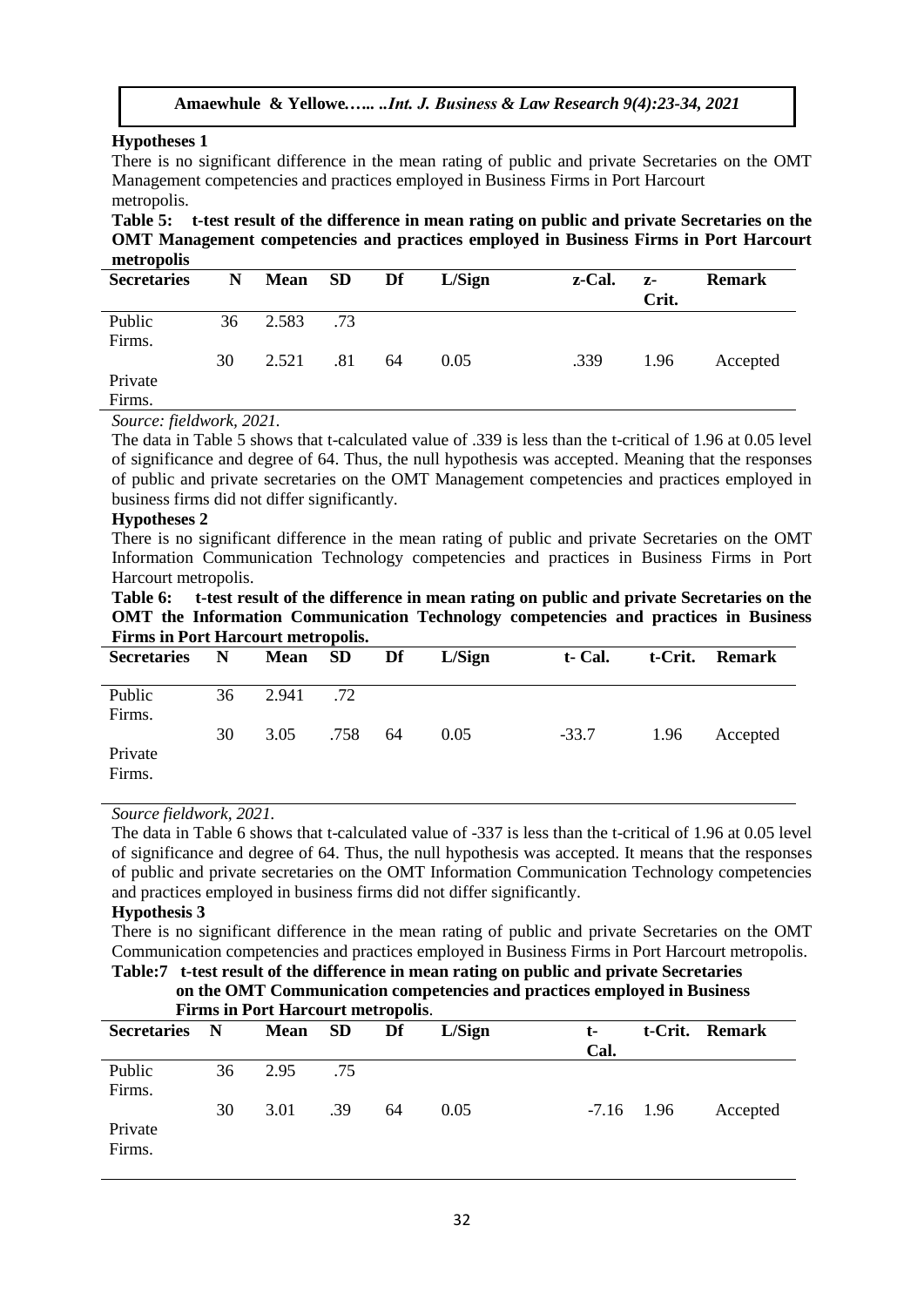*Source fieldwork, 2021.* The data in Table 4 shows that t-calculated value of -7.16 is less than the t-critical value of 1.96 at 0.05 level of significance and degree of 64. Thus, the null hypothesis was accepted. It means that the responses of public and private secretaries on the OMT communication competencies and practices employed in business firms did not differ significantly.

# **Hypotheses 4**

There is no significant difference in the mean rating of public and private Secretaries on the OMT Typing/Keyboarding competencies and practices employed in Business Firm Port Harcourt metropolis.<br>Table 8:

| таріе 8:              | z-test resuit of the difference in mean rating on public and private secretaries on<br>the OMT Typing/Keyboarding competencies and practices employed in<br><b>Business Firms in Port Harcourt metropolis</b> |           |      |    |        |            |               |               |  |  |
|-----------------------|---------------------------------------------------------------------------------------------------------------------------------------------------------------------------------------------------------------|-----------|------|----|--------|------------|---------------|---------------|--|--|
| <b>Secretaries</b>    |                                                                                                                                                                                                               | N Mean SD |      | Df | L/Sign | z-<br>Cal. | $Z-$<br>Crit. | <b>Remark</b> |  |  |
| Public Firms. 36 2.74 |                                                                                                                                                                                                               |           | .66. |    |        |            |               |               |  |  |

**Table 8: z-test result of the difference in mean rating on public and private Secretaries on** 

*Source fieldwork, 2021.*

Private Firms. 30

The data in Table 8 shows that t-calculated value of -5.9 is less than the t-critical value of 1.96 at 0.05 level of significance and degree of 64. Thus, the null hypothesis was accepted. It means that the responses of public and private secretaries on the OMT typing/keyboarding competencies and practices in business firms did not differ significantly.

.72 64 0.05 -5.9 1.96 Accepted

# **DISCUSSIONS OF FINDINGS**

2.60

The finding of the study revealed that both public and private secretaries agreed that all the itemized OMT competencies and practices established by this study such as management competencies and practices, Information and Communication Technology competencies and practices, Communication competencies and practices and Typing/Keyboarding competencies and practices are all OMT competencies acquired by secretaries and practices by business firms in Port Harcourt metropolis. As agreed by Olubumi (2014) that argued that apart from the computer science, computer technology and engineering, there is no other sector that exposes secretaries to modern office equipment as Office Management Technology. The finding also revealed that the test of the null hypotheses indicated they do not differ significantly in the mean responses of secretaries of public business firms on the acquired OMT competencies and practices, and also the secretaries of private business firms on the acquired OMT competencies and practices in business firms in Port Harcourt metropolis. Thus, the hypothetical situation was accepted.

# **CONCLUSION**

Modern office technology can make a significant difference in a workplace. It was found that office technologies secretaries possess competencies to enhance performance, but only if the office is equipped with relevant and needed technologies, and the right personnel who possess the required and acquired competencies of OMT. Secretaries who possess these competencies stand a chance to create growth and development in business firms.

# **RECOMMENDATIONS**

- 1. Business firms should improve on the managerial approaches both humans/materials.
- 2. Business firm should improve and constantly upgrade/train secretaries to meet the test of time since ICT is evolving.
- 3. Business firms should improve in the area of communication, for any business to have growth it is basically through trust and this trust comes through communications.
- 4. Business firms should make provision for upgrade/training on typing/Keyboarding.